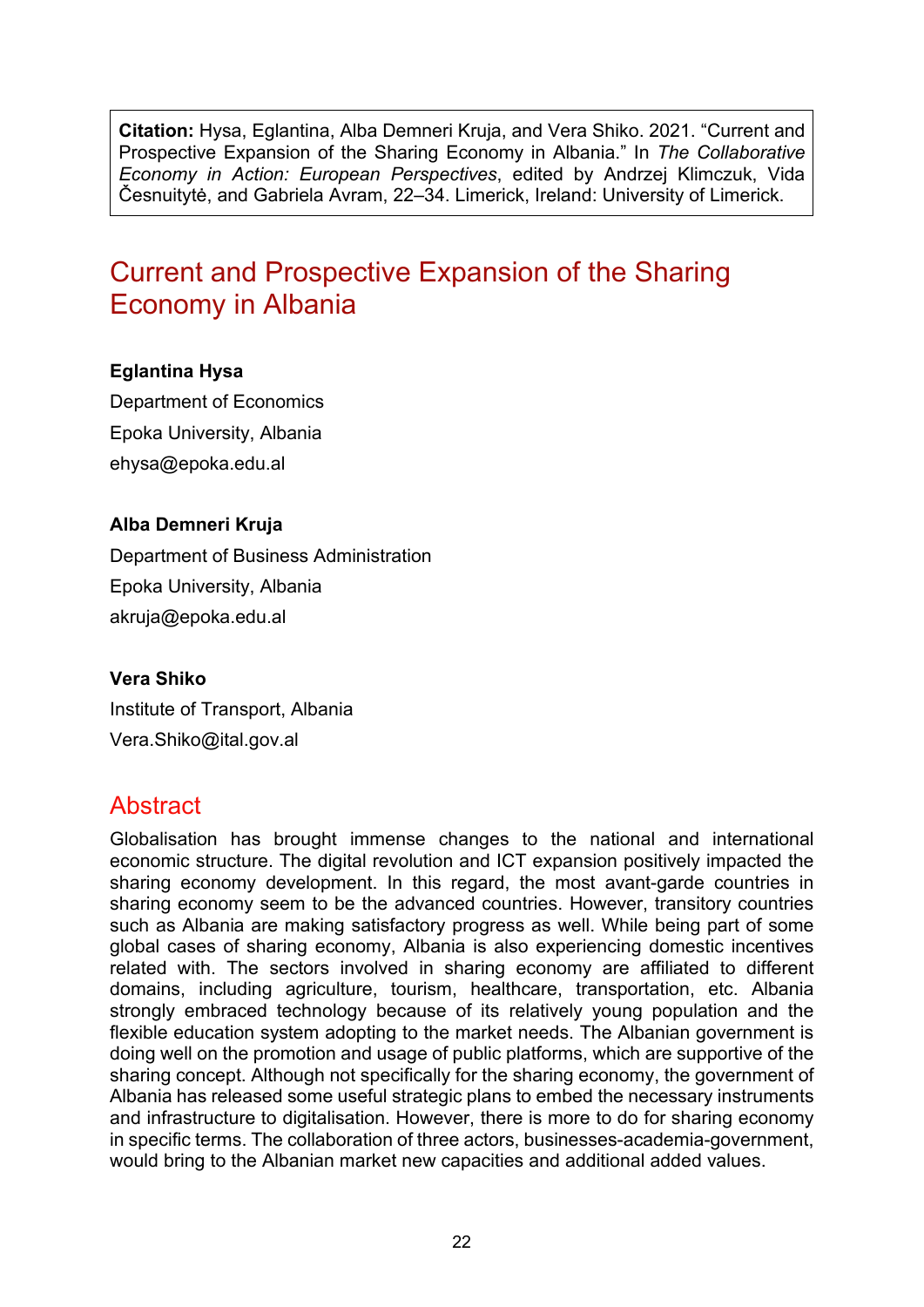**Keywords:** Sharing Economy, Digitalisation, ICT Ecosystem, Triple Helix, Development, Case Study, Albania

### **Introduction**

One of the main infrastructure conditions of the sharing economy is the spread of the Internet and its usage. According to Kemp (2020), the Internet penetration in Albania is 72%, which is considered a substantial value compared to the 59% worldwide penetration. The more Internet usage increases, the more the number of social networks and mobile phone users is expected to increase, thus, expecting more development of a sharing economy. With the Industry 4.0 revolution, the digitisation process of the economy has become a priority agenda of the Albanian government. The Government of Albanian has taken a strong commitment towards supporting and promoting digital initiatives as a powerful tool that leads to modernised governance, increased know-how for a society that is more open, and sustainable economic development for its citizens. Even though a developing country, the digitisation process has been almost in the same parameters and phases as in the other developed countries. According to the Institute of Statistics of the Republic of Albania, INSTAT (2020), 97.5% of economic entities have used computers during 2019 for job-related issues. Of these entities, 97.8% have Internet access, while in EU countries, this ratio is on average around 97%. Of the total active enterprises, 23.4% has operated in the area of information and communications technology. Albania has adapted its legal framework on information society to comply with the EU Acquis Communautaire while being constantly in touch with the dynamic development of the Digital Single Market (MIPA 2014). The concept of sharing economy arises with the digital economy. However, the awareness of the terms "sharing economy" and "collaborative economy" is still very modest in Albania (ECORL 2016). According to the "Timbro Sharing Economy Index (TSEI)," the first global index of the sharing economy, Albania is ranked 79th place in a list of 213 countries. TSEI for Albania in 2018 is calculated as 3.3 points, considering the highest value of this index to be 100 and the lowest one to be 0 (Timbro 2018).

## **Definition**

According to the "Oxford Dictionary of English," sharing economy is defined as "An economic system in which assets or services are shared between private individuals, either for free or for a fee, typically by means of the Internet." Meanwhile, Wosskow (2014) defines sharing economy as "online platforms that help people share access to assets, resources, time and skills." As such, the level of the sharing economy in Albania is mostly in line with this last definition. Albania has started to set up some general platforms, mostly related to the government. In 2011, Albania joined the Open Government Partnership, an organization of reformers inside and outside of government, working to transform the way government serves its citizens. One of the implemented projects was the e-Albania project which is a general platform offering assistance in documentation delivery. This is a new application that facilitates and optimises the cost and time.

Even though the collaborative economy is implemented in different sectors in Albania, there still does not exist a definition of it. ICT-Centric Innovation Ecosystem Country Review of 2016 recognises the role of the ICT industry in the economy and seeks to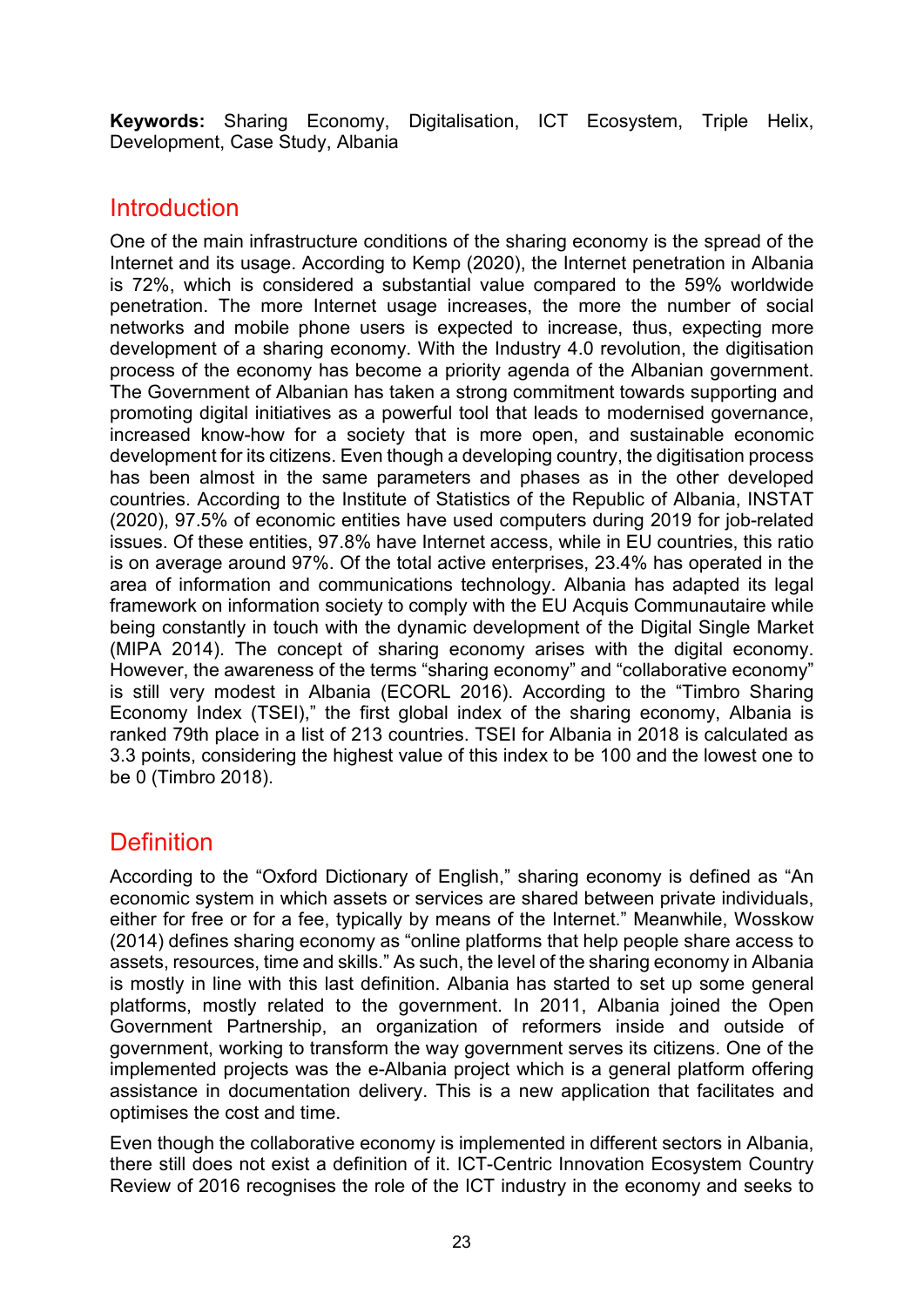bring in policy frameworks that will strengthen it and make it a central part of a mediumand long-term vision of Albania's development (ITU 2016: 5). To achieve it, ITU (2016) recommends the formation of collaborative clusters of relevant stakeholders in several areas of the industry to bring together the key actors in these industries. According to ITU (2016), the collaboration of clusters can be found in agriculture, tourism, the public sector, and others. As shown by Kruja (2020) study on agriculture, the synergic cluster collaboration among ecosystem stakeholders is decisive in the sector's performance enhancement. The agriculture sector is important for Albania, but it has to be supported by the entrepreneurial spirit to be boosted (Hysa and Mansi 2020). At the same time, the role and support of ICT are crucial at this point. Figure 1 shows the interaction of ICT with different cluster ecosystems.



#### **Figure 1. Collaboration Between Clusters**

Source: Own elaboration based on ITU (2016).

## Key Questions

The collaborative economy has many contributions to the economic development of the country (for the private as well as the public sector), which are associated at the same time with challenges. One of the main contributions is the transparency of all the processes, as they are performed online, by reducing corruption and building trust among partners. Besides it, there exists the challenge of missing regulations and clear operating standards for these new business models. Albania has made some progress in social entrepreneurship. Starting from the year 2016, there is a legislative framework regarding the "Social Enterprises in the Republic of Albania," Law No. 65/2016, even though there are a lot of discussions about the clarity and effectiveness of this law to properly implement it. As in the other countries, Albania also lacks legislative regulations for the transactions performed within the sharing economy. In terms of specific policies, there were concerns about taxation on ICT firms and start-ups, the role procurement plays in supporting the ecosystem, support for key actors and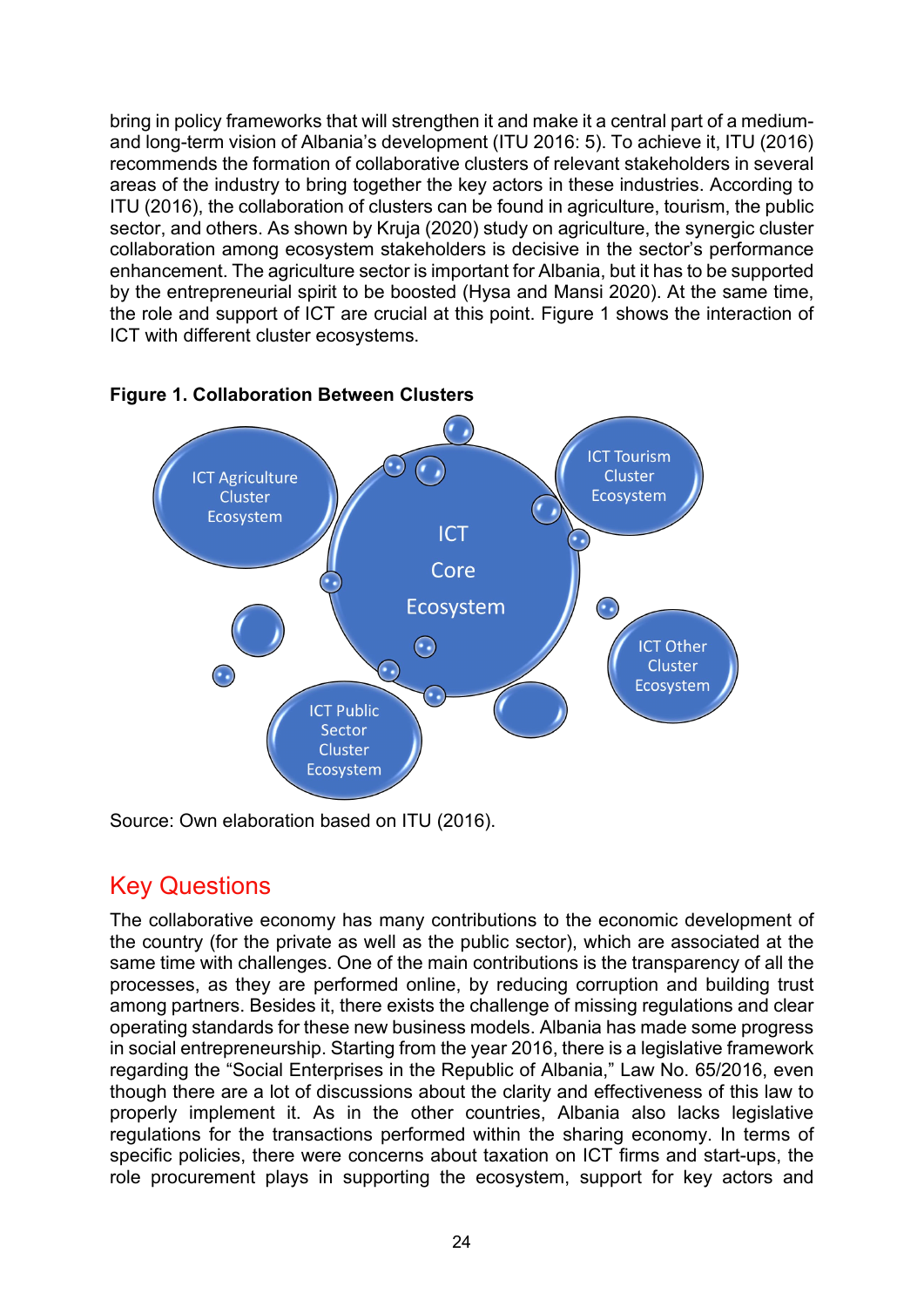projects in the ecosystem, and the enforcement of intellectual property rights (ICT 2016: 73). So legislative regulations are needed for taxation, social security, and health insurance.

Another concern raised by Corradini and Re (2016) is the financial support needed for digital investments, which in most cases are enabled through public-private partnerships; as well as workforce ICT skills required to maintain this continuous development. To exploit the digitalisation potentiality, bottlenecks need to be removed, and an adequate environment has to be created (Corradini and Re 2016: 11). Researchers suggest collaborations within the industry; collaborations between industry and academia; as well as collaboration between the private and public sector to overcome the different ecosystem challenges (Rinkel et al. 2016; Kruja 2020).

## **Examples**

The major collaborative economy players in Albania are the public and private sectors. In the public sector, a significant role has been undertaken by the municipality of Tirana, which is trying to transform Tirana, the capital city of Albania, into a smart city. From the private sector, the developments have arisen from the global firms as well as from domestic ones. The main sectors influenced by the collaborative economy are tourism, transportation, and agriculture. Some of the well-known implementations of the sharing economy are described below.

### Food Bank Albania

Food Bank Albania is a non-profit organization dedicated to the fight against poverty and food waste in Albania. They believe that their goals can be achieved through solidarity and by raising awareness throughout Albanian society about poverty and food waste. To address food surpluses, they collaborate with businesses, institutions, and individuals to collect food donations and raise awareness about food waste. To address poverty, they provide the food they collect to organizations or the State Social Services involved in the fight against poverty. This organization has a common platform that can be used by individuals, businesses, governmental bodies, etc. The platform can be used by contributing financially or in-kind, participating in a campaign or initiating own campaign, etc. The information is offered both in Albanian and in English.

### Mobike

Mobike is an innovative bike-sharing service very smart and easy to use that will change your way of living in the city. This service is offered by the municipality of Tirana. It is very efficacy, especially for younger people and people that want to use a bicycle. The slogan of this service is composed of four components: fast, cheap, simple, and comfortable. This service has its own application, the app Mobike. The registered individuals can find out the nearest bicycle by using this application. The money is automatically paid based on the time usage. The information is offered both in Albanian and in English.

### Talent Garden

Talent Garden is a campus in Tirana, the capital city of Albania, with almost 50 desks. It is a space-sharing example by featuring several unique concepts designed to support innovation, including smart co-working spaces, fab-labs, relaxation areas, TAG Cafes, event spaces, meeting rooms and classrooms. They provide different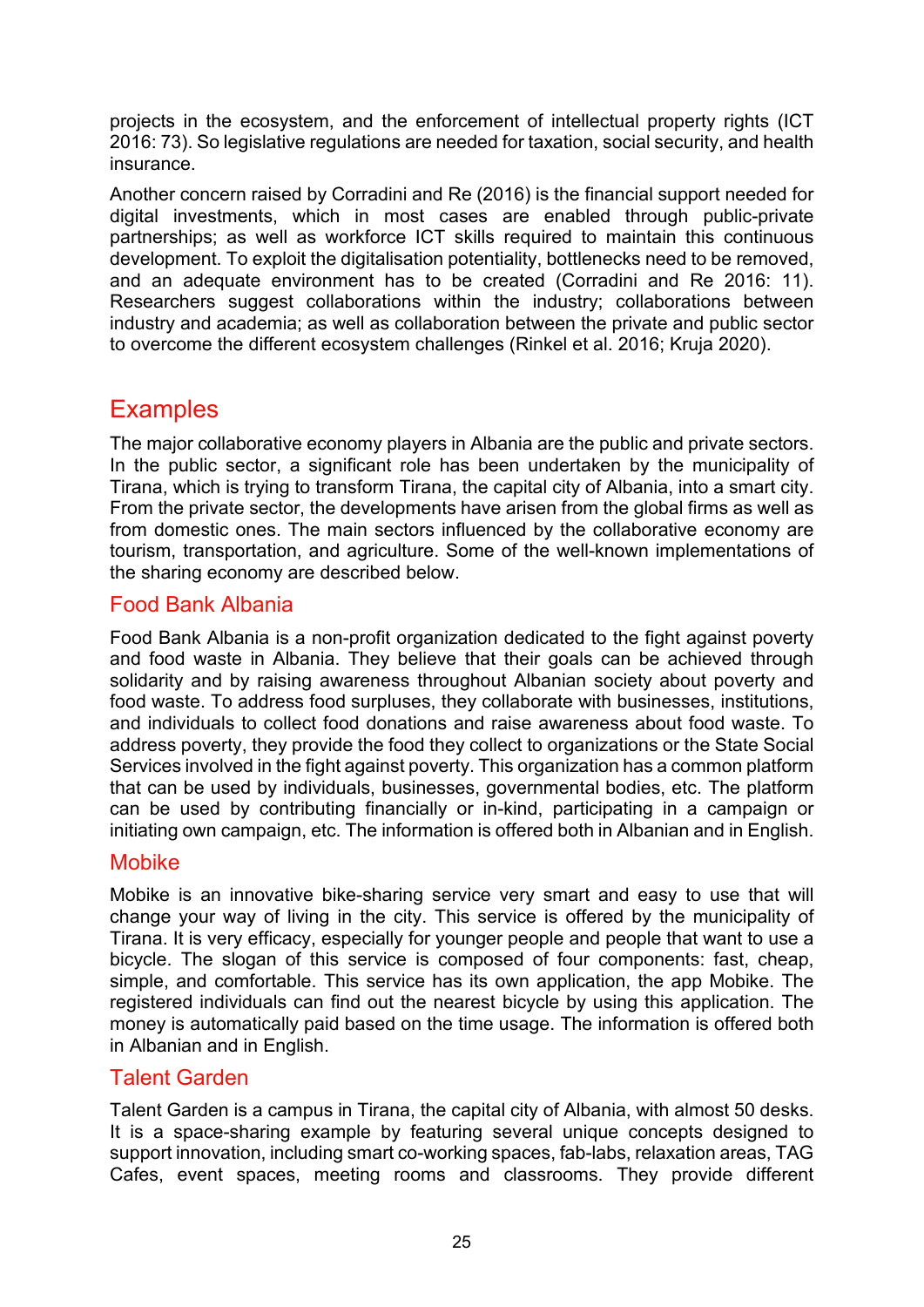membership forms to their clients for the different services. TAG People is an exclusive online platform included in every membership to get in touch with other members. Members can ask questions, share news, announce product launches, access discount codes for top tech events, and promote their job openings.

### Teledoc Albania

Teledoc Albania is a sharing economy platform in the health sector. It provides the opportunity for doctors to supply video or audio consultation 27/7 to patients in Albania. The application can be downloaded by individuals who are at least 17 years old. The application also offers the family sharing opportunity where up to six family members are able to use it.

#### Baboon

Baboon is a food delivery platform, which simplifies the ordering process by avoiding brochures, confusion, uncertainty in the price, or telephone calls. They provide information about restaurants in Tirana, traditional meals, and kitchens from all over the world.

### **AgroQuality**

AgroQuality is a platform that enables the promotion of different food safety standards such as Global GAP Organic, and HACCP AgroQuality is an initiative aimed at promoting the development of food quality standards and increasing professionalism in each production unit. Each producer can receive personalised information from national and international AgroQuality experts.

### The Innovation Map Albania

The Innovation Map Albania is a unique platform that maps the innovation ecosystem in Albania. The main goal of the platform is strengthening the ability of key stakeholders to connect to resources, engage in collaborative transformation, and create services for needs across the country. Through these platforms, all stakeholders will have the possibility to understand priorities from the local ecosystems in various regions of Albania, to ensure good matching and policy coherence, to have a common understanding of the needs and resources which will help them to address resources to the good practice grassroots programmes and engage the ecosystem in the process of development and transformation.

Apart from the examples explained above, there are some other examples classified by different industries. One of the most evident forms of the sharing economy in Albania is the co-working spaces. There are some examples, such as Talent Garden, MyOffice'Al, and eOffice. All these examples are offering their places, services, and sometimes technological assistance. These examples might be considered as a good indicator of industry cooperation. Table 1 presents the industries having some examples of sharing (collaborating) economy for the case of Albania.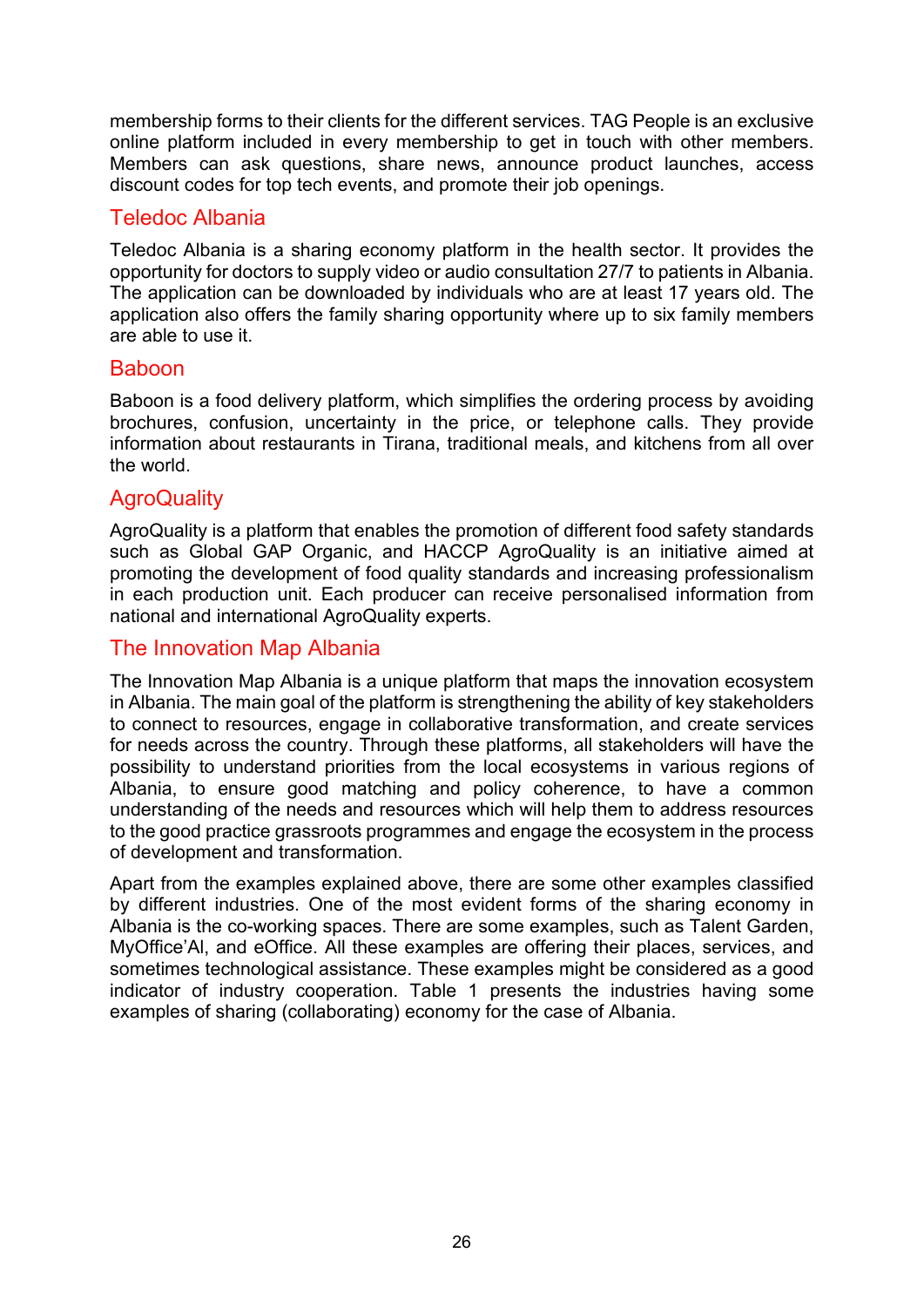| <b>Industries in Albania</b>      | <b>Examples</b>                             |
|-----------------------------------|---------------------------------------------|
| Hotels, accommodations, and space | Airbnb (global)                             |
|                                   | Talent Garden (global)                      |
|                                   | MyOffice'AI (domestic)                      |
|                                   | eOffice (global)                            |
| Transportations                   | Mobike (domestic)                           |
| Retail and consumer goods         | Baboon (domestic)                           |
|                                   | Food Bank Albania (domestic)                |
| Healthcare                        | Teledoc Albania (domestic)                  |
| Agriculture                       | AgroQuality (domestic)                      |
| <b>Services</b>                   | Fiverr (global)                             |
|                                   | Freelancer (global)                         |
|                                   | Share-architects (global)                   |
|                                   | Innovation Map Albania (domestic)           |
| Media and entertainment           | HitchGathering (global)                     |
|                                   | IntoAlbania (Innovative Tourism in Albania) |
|                                   | (domestic)                                  |

### **Table 1. Summary of the Sharing Economy Examples in Albania**

Source: Own elaboration.

In addition, to a considerable number of companies, including the sharing economy, there are some existing projects focusing on this concept. One of the examples of sharing economy is a project financed by the EU, specifically for capacity building in Albania regarding the tourism sector. The project "Beyond Borders: Introducing Smart Tourism and Sharing Economy" is conducted in the northern side of Albania as well as Northern Macedonia.

## **Context**

Since 2009, the Government of Albania developed two strategies supporting innovation: "The National Strategy for Science, Technology and Innovation 2009– 2015" and the cross-cutting strategy "Digital Agenda for Albania 2015–2020."

The first strategy is a cross-cutting strategy of Science, Technology, and Innovation (STI) envisioned for 2009–2015, the first document of this kind representing the longterm platform of research and innovation development in Albania (CoM 2009). This strategy defines a clear vision and objectives, which are in line with other national strategies such as: "the National Strategy for Development and Integration" and "the Higher Education National Strategy." This strategy had foreseen the identification of national research priorities, the structuring of STI policy implementation, the identification and further support of national capacities with this regard and the pushing of STI development in Albania. If the first strategy had to do more with capacity building of public and private entities with special emphasis on STI, the second strategy is focused more on the digitalisation of all public institutions.

The second strategy, that of "Digital Agenda for Albania 2015–2020," was designed to embrace the digital revolution, which would support the creation of new opportunities for citizens and businesses to benefit (MIPA 2014). This strategy is seen as fundamental to the modernisation of governance, increasing know-how for a society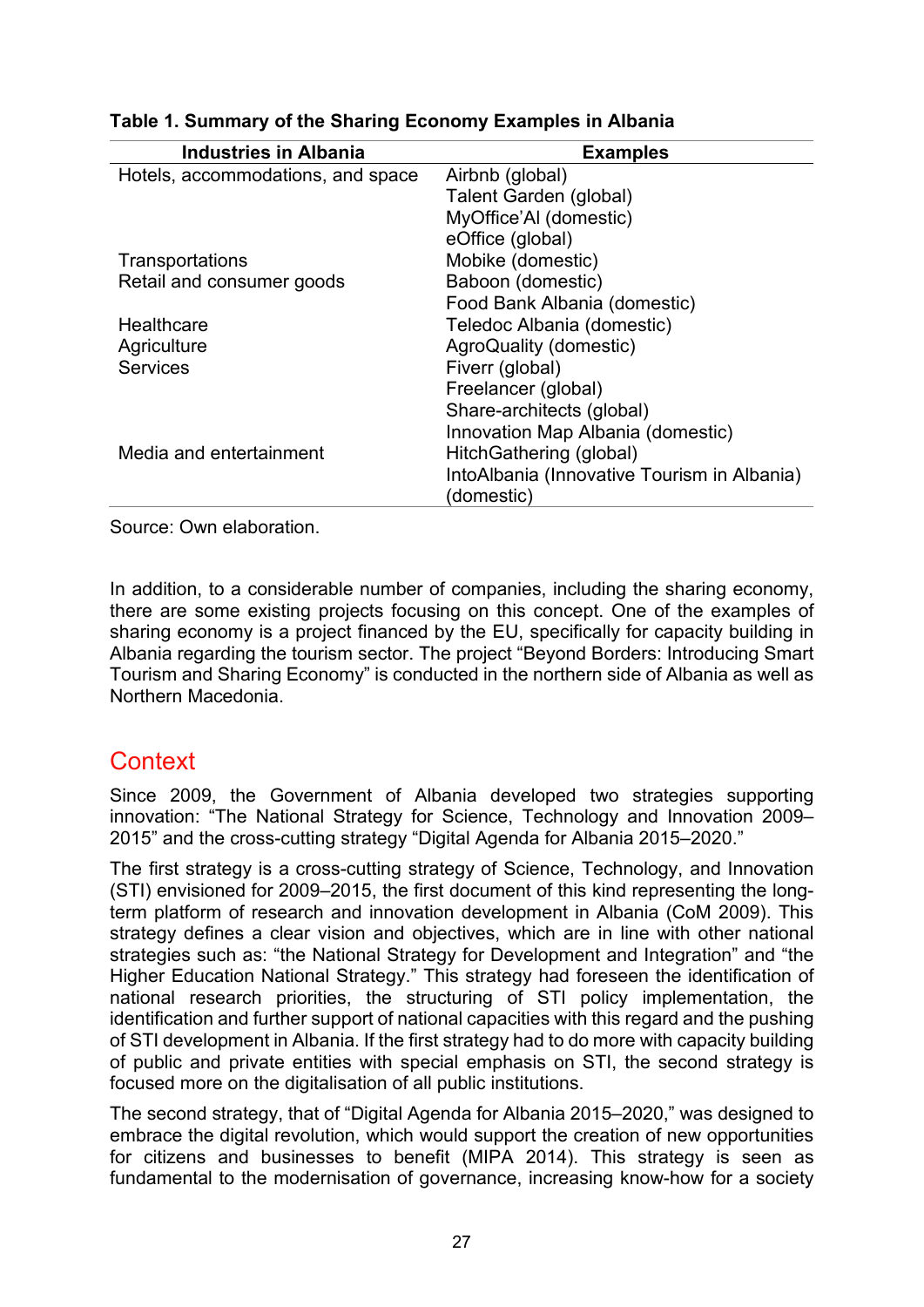that is more open and sustainable economic development for its citizens. The proposal of such a strategy was important given that Albania is being categorised as a country having powerful instruments to develop the digital market and e-services.

In this context, Albania has a positive approach to digitalisation and Internet usage. Figure 2 and Figure 3 show the world and Albanian data for 2019 about digitalisation. Albania's percentage usage overcame the world average of each category. Mobile subscriptions and Internet usage are higher in Albania than in the rest of the world. This is because of the young population in Albania, the advantages of the geographic position of this country (in Europe), the existing human capital in Albania, and the support of policymakers in this regard.



**Figure 2. Digital 2019, World Overview**

Source: Own elaboration based on the Report of Kemp (2019).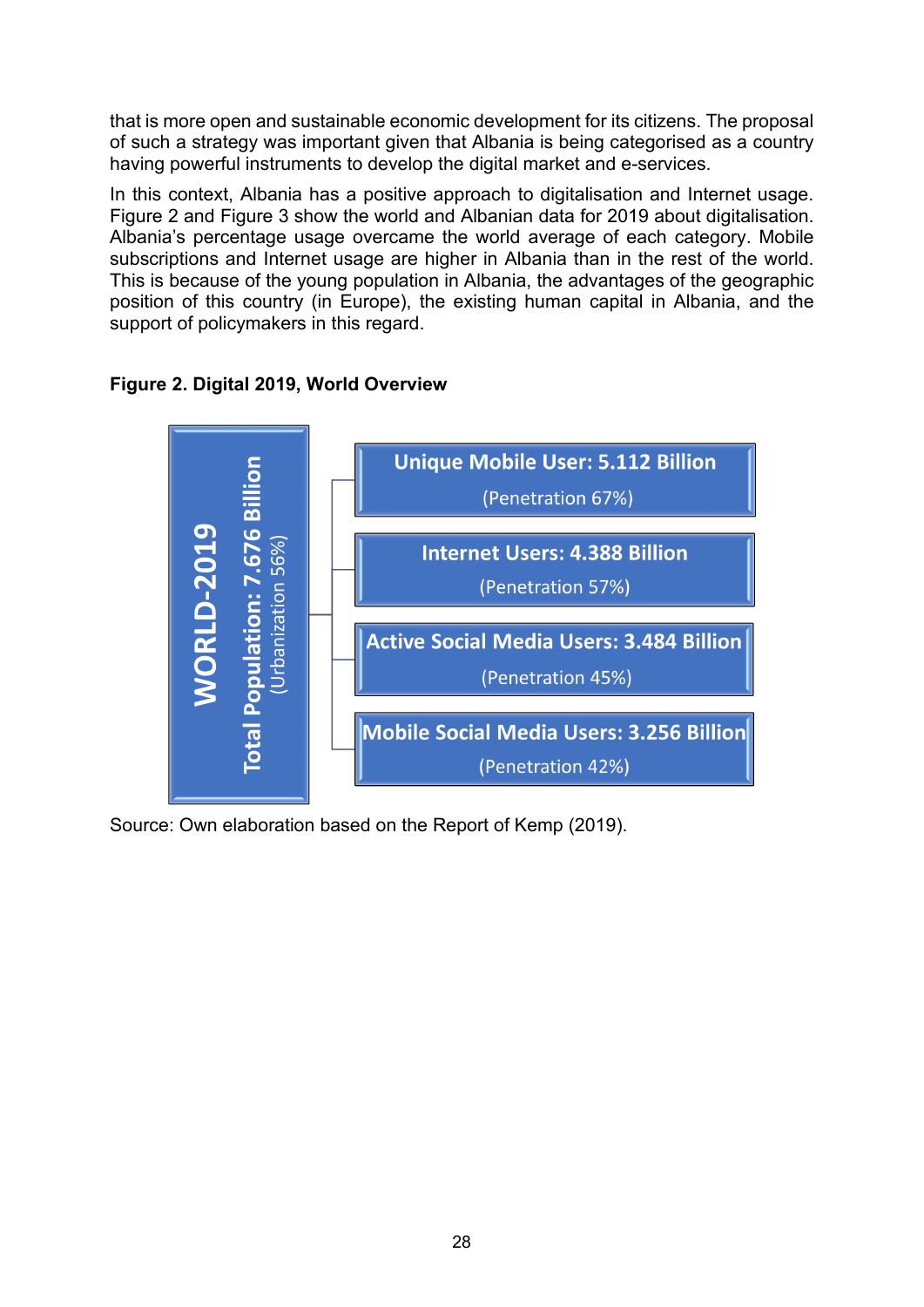**Figure 3. Digital 2019, Albania Overview**



Source: Own elaboration based on Report of Albania, Kemp (2019).

In January 2018, the Republic of Albania launched the "Economic Reform Programme 2018–2020." Based on its information, Reform twelve is related to the implementation of the legal and regulatory framework for the development of the broadband infrastructure.

"The adoption of the new law and the respective regulatory acts allow the establishment of the right framework for the development of high-speed electronic communication networks, promoting the joint use of the existing infrastructure and the development of new physical infrastructure with a view to reducing costs through cooperation, infrastructure sharing and synergies with other utilities, the coordination of civil works and the establishment of the single point of information. Also, the new law addresses the right of way issues" (RoA 2018).

Another important strategy for better integration of Albania to EU policies is the "Sectoral Strategy of Transport and Action Plan 2016–2020" in line with the "European Transport Policy." The priorities of this strategy are strongly related to their interconnection of trans-European Transport networks, interoperability of transport services, digitalisation of ICT information and communication technology networks and the related infrastructure. The development and modernisation of Albania's transport infrastructure have been and remains one of the top priorities of the government of Albania. The aim has been i) to create the preconditions for the development of other sectors of the economy, ii) to increase the accessibility of freight and passengers in trade and service delivery, and iii) to significantly contribute to overall economic growth and development of the economy (MoIE 2018).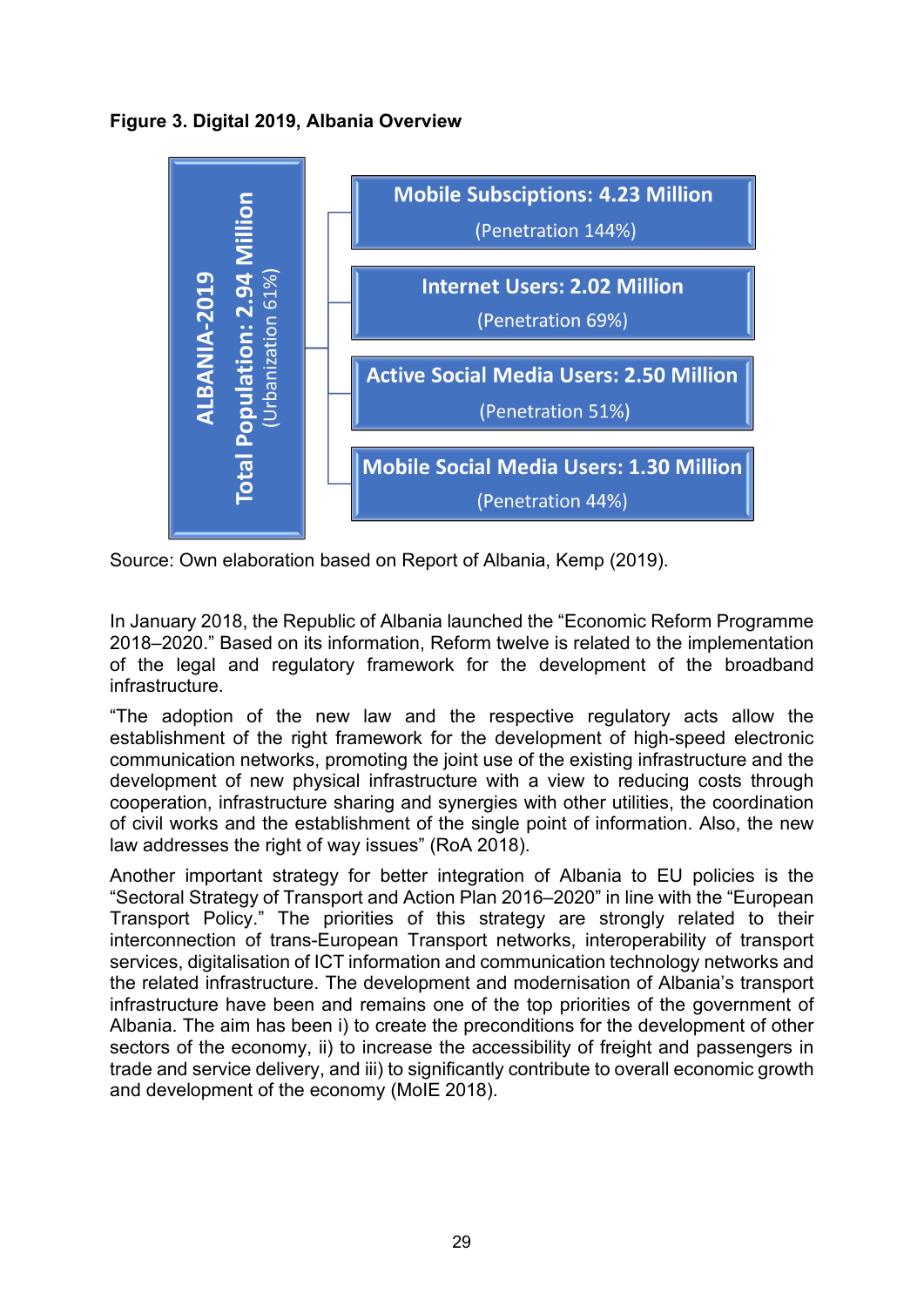## **Developments**

Albania includes almost full coverage of the population with mobile phones. The young generation, but not only, make intensive use of mobile phones on the basis of a solid 4G infrastructure. The secure identity cards since 2009 enable electronic identification and make use of digitalisation tools in the public and private sector. In 2014, the government of Albania had launched the governmental portal, e-Albania, which is in full line with Digital Agenda for Albania 2015–2020. This portal includes a lot of services related to Albanian citizens, foreigners, businesses, and governmental structures. The existence of unique portal e-government in Albania and the inclusion of public consultation system within the e-Albania has increased the exposure and access of citizens to the system, especially during the COVID-19 lockdown.

The period of lockdown emerged with the utilisation of online tools and methods in many domains. The education sector was the most evident and vital due to this constraint. Teachers and educators had to find some common platforms for sharing information and knowledge. On the other side, businesses (employers and employees) had to use online tools to reach banks, governmental agencies, etc.

### **Issues**

As discussed in the previous sessions, Albania represents many capacities in Internet usage, digitalisation, ICT development and other related domains. This is because of the young generation, adapted education system to the market needs, the willingness of Albanians to use technology, and governmental support.

However, when we discuss the sharing economy performance for Albania, we see that there are some limitations and barriers. The sharing and collaborative concepts are still new to this market. This is mostly related to the lack of experience. Another reason might be the inability of businesses to collaborate with other businesses of the same sector or other cross-sectors needed to form the concept of sharing economy.

In addition, the low performance of sharing economy in Albania is due to the difficult business environment in this country. The corruption level is relatively high compared to EU countries. At the same time, there exist low trust and low reinforcement of laws and regulations. Furthermore, there are fundamental problems with property rights and related issues that might emerge in the case of collaborative businesses and sharing opportunities.

Lastly, there is a lack of clear evidence of the triple helix support, the collaboration among businesses-academia-government. If incentives of sharing economy would be supported by these actors, sharing economy would push the economy forward by having low costs, increased consumer surplus, updated with innovation, exposure in larger markets, etc.

## Other Major Players

As mentioned above, other incentives toward sharing economy can be in the form of projects, such as "Beyond Borders: Introducing Smart Tourism and Sharing Economy," with partners for Northern Macedonia and Albania. The key stakeholders are entrepreneurs not directly involved in the tourism sector, local tourism service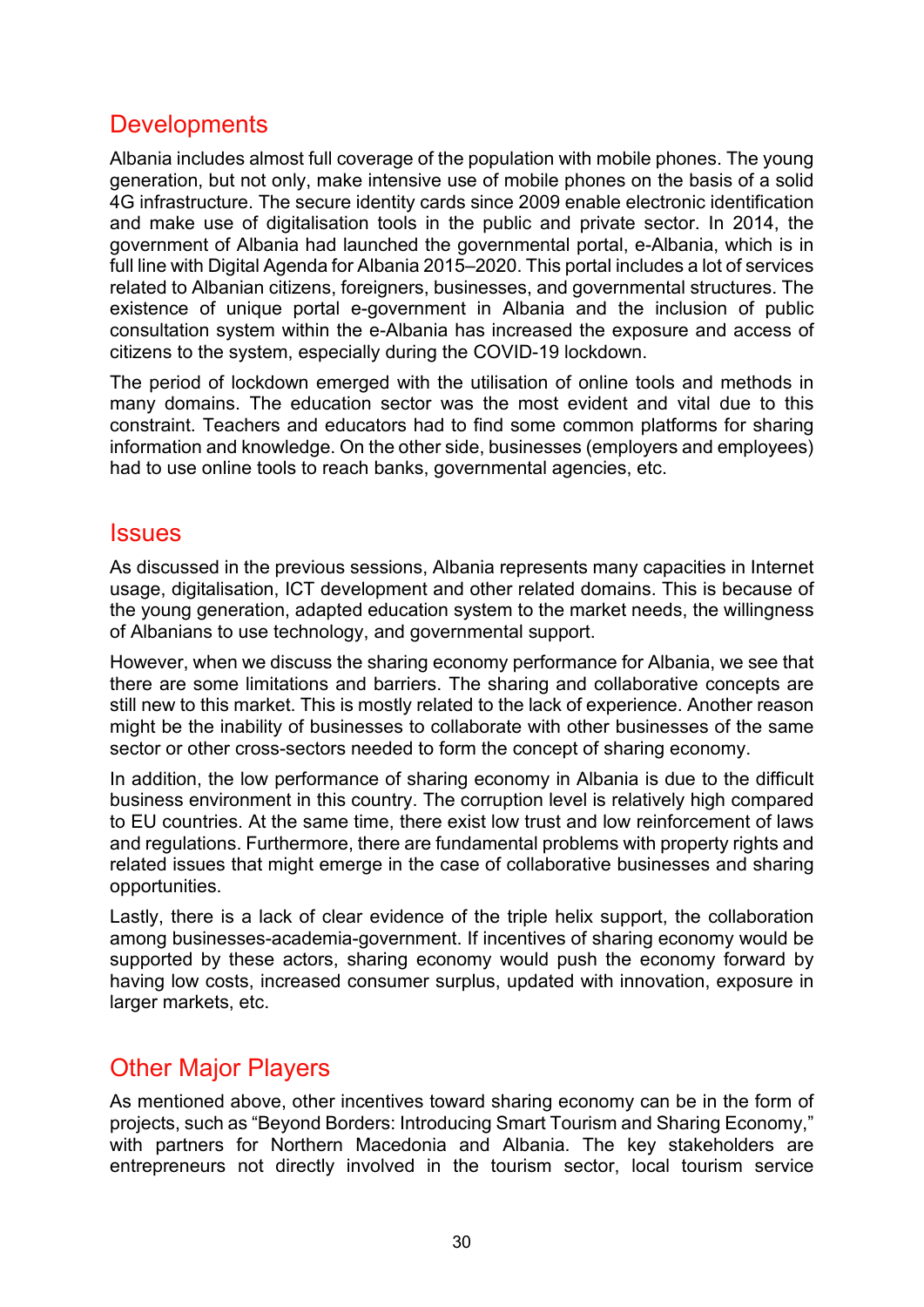providers, and public authorities dealing with the culture and countries heritage (EUforYOU 2017).

There are some initiatives from universities to create platforms that might be in the help of the graduate students to find their proper job and in the help of companies and other recruitments to find their proper graduate profile for the open positions. However, till now, there has been no launched platform of this kind.

The ITU (2016) report expresses the necessary developments to follow in the Albanian economy as below:

"Albania today is lacking relevant ICT led clusters that are focusing on unlocking highvalue growth for various sectors from agriculture to tourism, garment manufacturing, and others. Each specific sector already represents an industry loosely connected to the ICT ecosystem. There is an opportunity to bring these ecosystems together so that innovators in Albania can start finding solutions addressing the needs of these verticals and developing innovation in Albania with the competitive global aim" (ITU 2016: 89).

Universities are the major player in the sharing economy, as they have the potential to promote entrepreneurial spirit and foster ICT developments to come up with solutions addressing the market needs. Thus, the economic resources to achieve growth (labour, capital, land, and entrepreneurship) can be improved through investment, exploration, education, and technology innovation (Berhani and Hysa 2013; Vladi and Hysa 2019). The strong collaboration and knowledge share starting from education time will support the development of the sharing economy in the country.

Another essential need for collaboration is that between the university-governmentindustry as specified by the triple helix model. Knowledge is the key element of the innovation systems, and the institutions which have an important role in its development can be stated as: universities and academic institutions (develop and transfer knowledge); government organizations; innovative enterprises (Kruja 2013: 7). These collaborations focusing on the promotion and fostering of a collaborative economy will bring up necessary and expected economic developments.

### Future Directions of Research

At the individual level, the biggest challenge to the sharing economy is the "limited understanding" of the benefits coming from collaboration. Whereas at the national level, the process of sharing economy should be supported by different actors. Bringing all these actors together is a challenge itself. The sharing economy for Albania, but not only, can be supported by further research on some studies envisioning the entrepreneurs' behaviour and insight toward the sharing economy, which might reflect on some important data on micro-level studies. Another important research area to be considered might be the studies analysing the "sharing-conceptualisation" environment for each actor involved in the collaborative economy and their readiness to cooperate. These studies might help in identifying the barriers and ambiguities and proposing new dimensions to the sharing economy.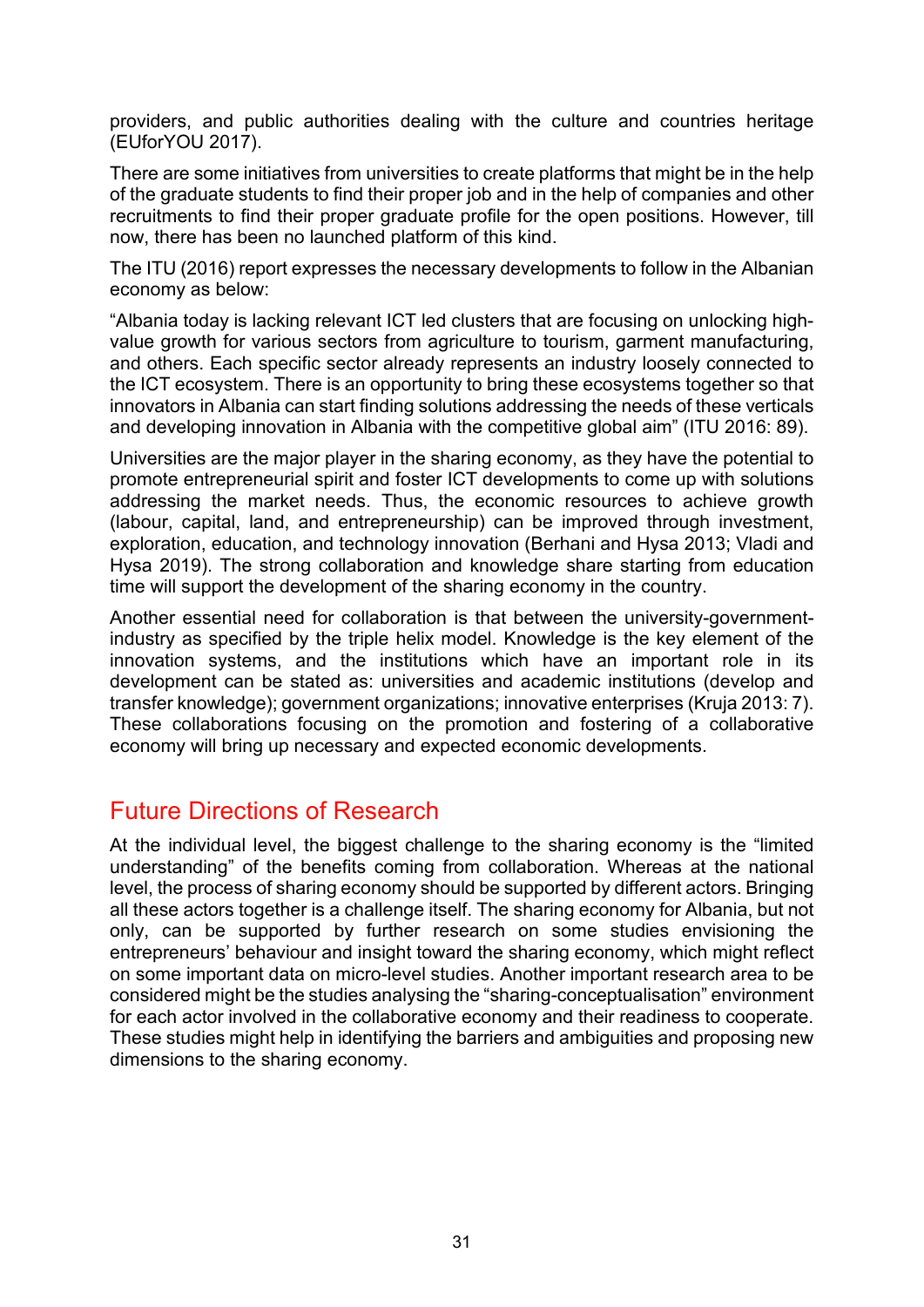## **Summary**

Albania is a post-communist country, which is still categorised as a transitory one, even though they have passed around thirty years after the fall of the communist system. Albania is a relatively small country in the international sphere. This has its' advantages and disadvantages. Being a small country means it is difficult to compete in the international arena, but at the same time, it can be easy catching up with the rest of the world. However, globalisation has brought a significant impact on Albania. Albania is doing a great job in dealing with ICT developments. One of the key factors in this direction is the human capital in this country. Albania has a young generation relative to EU countries. Moreover, this young generation is keen on technology, making this country have some positive steps toward ICT expansion. Engagement with technology is the very first step toward a collaborative or sharing economy. Technology and innovation formulated policy are the right way to transform the economy into a knowledge-based economy (Alfaro et al. 2019). Thus, Albania must do more on setting up the right platforms and collaborative environments. This means that the governmental bodies should implement the right legislative framework that must be in line with the EU directives and processes. At the same time, universities and research institutions should bring into focus the immediate need for such developments.

## References

- Alfaro, E., Yu, F., Rehman, N. U., Hysa, E., and Kabeya, P. K. (2019). Strategic management of innovation. In: *The Routledge Companion to Innovation Management* (107–168). Routledge.
- Berhani, R., and Hysa, E. The Economy of Albania Today and then: The Drivers to Growth. In: *The 4th International Conference on European Studies*, November 2013. p. 598.
- CoM (2009). *National Strategy of Science, Technology and Innovation 2009–2015. Technical Report*. Council of Ministers. The Republic of Albania. [http://portal.unesco.org/en/files/47499/126771](http://portal.unesco.org/en/files/47499/12677115709STI_english.pdf/STI%2Benglish.pdf)15709STI\_english.pdf/STI%2Bengli\_ [sh.pdf.](http://portal.unesco.org/en/files/47499/12677115709STI_english.pdf/STI%2Benglish.pdf) Accessed: 30 June 2019.
- Corradini, F., and Re, B. (2016). The European Digital Agenda and the Impact of ICT on Public Administrations and Small and Medium Enterprises. In: *RTA-CSIT* (11– 16).
- ECORL (2016). *Comparative Study on Sharing Economy in EU and ECORL Consortium Countries. Technical Report*. Economy Co-responsibility Learning. [www.ecorl.it/documenti/Risultati/comparative-study-on-sharing-economy.pdf.](https://www.ecorl.it/documenti/Risultati/comparative-study-on-sharing-economy.pdf) Accessed: 30 June 2019.
- EUforYOU (2017). *Beyond Borders: Introducing Smart Tourism and Sharing Economy. Flayer. EU for YOU*. http://biologet[-al.com/wp-content/uploads/2017/12/Flayer](http://biologet-al.com/wp-content/uploads/2017/12/Flayer-byeond-border-for-web.pdf)byeond-border-for-[web.pdf](http://biologet-al.com/wp-content/uploads/2017/12/Flayer-byeond-border-for-web.pdf)
- Hysa, E., and Mansi, E. (2020). *Integrating Teaching and Learning in Graduate Studies: Economic Development Course, EUREKA: Social and Humanities, special issue: Technology transfer: innovativeINSTAT (2020). Përdorimi i [teknologjisë së](http://www.instat.gov.al/al/temat/shkenc%C3%AB-teknologji-dhe-shoq%C3%ABria-dixhitale/informacioni-dhe-teknologjit%C3%AB-e-komunikimit/publikimet/2020/teknologjia-e-informacionit-dhe-komunikimit-n%C3%AB-nd%C3%ABrmarrje-2019/)  [informacionit dhe komunikimit në ndërmarrje](http://www.instat.gov.al/al/temat/shkenc%C3%AB-teknologji-dhe-shoq%C3%ABria-dixhitale/informacioni-dhe-teknologjit%C3%AB-e-komunikimit/publikimet/2020/teknologjia-e-informacionit-dhe-komunikimit-n%C3%AB-nd%C3%ABrmarrje-2019/) 2019* (*Information and communication technology usage in enterprises 2019*). Albanian Institute of Statistics.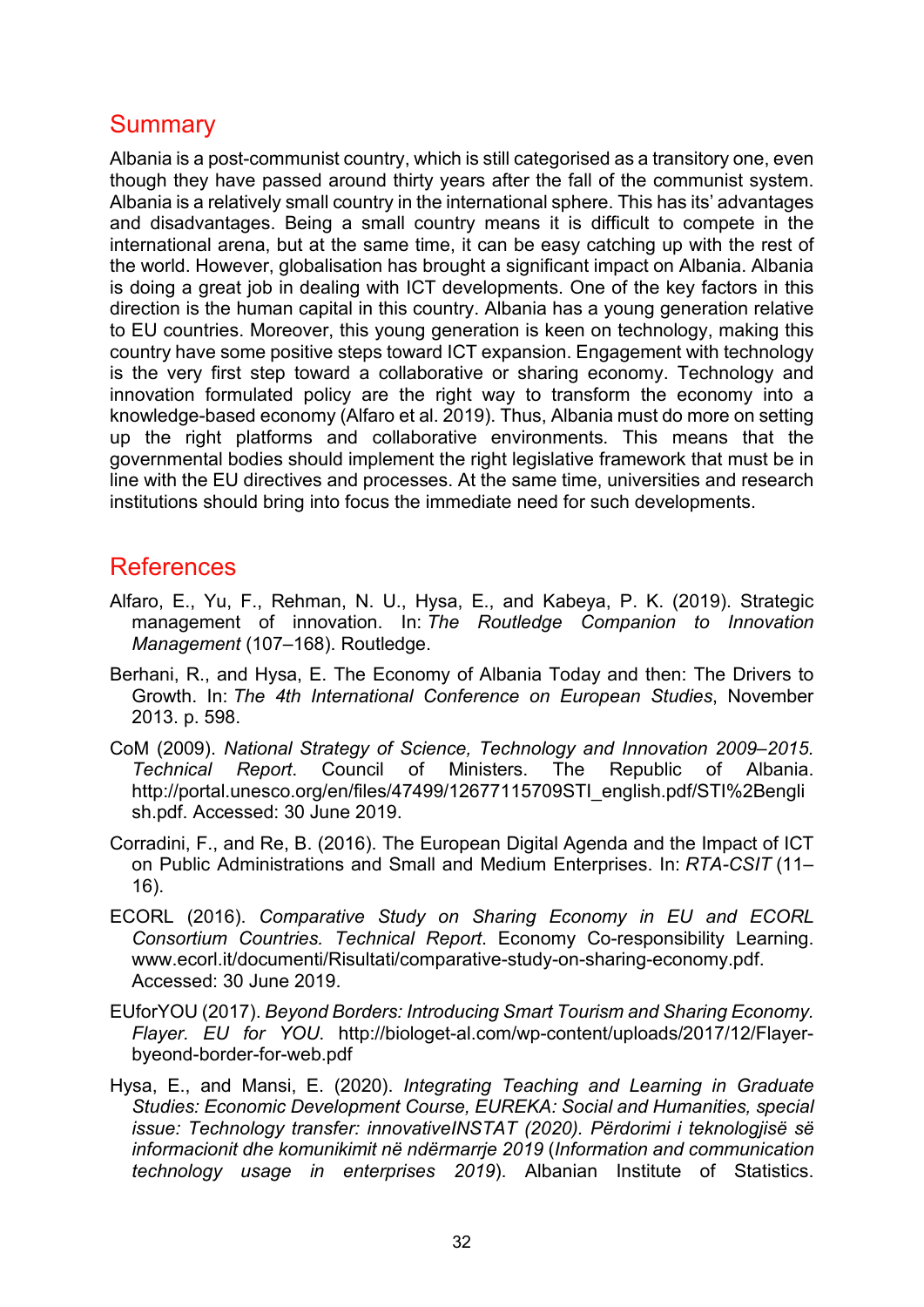[www.instat.gov.al/al/temat/shkenc%C3%AB](http://www.instat.gov.al/al/temat/shkenc%C3%AB-teknologji-dhe-shoq%C3%ABria-dixhitale/informacioni-dhe-teknologjit%C3%AB-e-komunikimit/publikimet/2020/teknologjia-e-informacionit-dhe-komunikimit-n%C3%AB-nd%C3%ABrmarrje-2019/)-teknologji-dhe-shoq%C3%ABria[dixhitale/informacioni](http://www.instat.gov.al/al/temat/shkenc%C3%AB-teknologji-dhe-shoq%C3%ABria-dixhitale/informacioni-dhe-teknologjit%C3%AB-e-komunikimit/publikimet/2020/teknologjia-e-informacionit-dhe-komunikimit-n%C3%AB-nd%C3%ABrmarrje-2019/)-dhe-teknologjit%C3%AB-e-

[komunikimit/publikimet/2020/teknologjia](http://www.instat.gov.al/al/temat/shkenc%C3%AB-teknologji-dhe-shoq%C3%ABria-dixhitale/informacioni-dhe-teknologjit%C3%AB-e-komunikimit/publikimet/2020/teknologjia-e-informacionit-dhe-komunikimit-n%C3%AB-nd%C3%ABrmarrje-2019/)-e-informacionit-dhe-komunikimitn%C3%AB-[nd%C3%ABrmarrje](http://www.instat.gov.al/al/temat/shkenc%C3%AB-teknologji-dhe-shoq%C3%ABria-dixhitale/informacioni-dhe-teknologjit%C3%AB-e-komunikimit/publikimet/2020/teknologjia-e-informacionit-dhe-komunikimit-n%C3%AB-nd%C3%ABrmarrje-2019/)-2019/. Accessed: 30 May 2020.

- ITU (2016). *ICT-Centric Innovation Ecosystem Country Review: Albania. Technical Report*. [www.itu.int/en/ITU-](https://www.itu.int/en/ITU-D/Innovation/Documents/Publications/Albania%20Country%20Review%20Innovation%20June%202016.pdf)[D/Innovation/Documents/Publications/Albania%20Country%20Review%20Innovati](https://www.itu.int/en/ITU-D/Innovation/Documents/Publications/Albania%20Country%20Review%20Innovation%20June%202016.pdf) [on%20June%202016.pdf](https://www.itu.int/en/ITU-D/Innovation/Documents/Publications/Albania%20Country%20Review%20Innovation%20June%202016.pdf), Accessed: 30 June 2019.
- Kemp, S. (2019). *Digital 2019. Report*. Hootsuite. [https://hootsuite.com/resources/digital-201](https://hootsuite.com/resources/digital-20)9. Accessed: 30 June 2019.
- Kemp, S. (2020). *Digital 2020. Report*. Hootsuite. [https://hootsuite.com/resources/digital-2020.](https://hootsuite.com/resources/digital-2020) Accessed: 30 May 2020.
- Kruja, A. (2013). Entrepreneurship and knowledge-based economies. *Revista Românească pentru Educaţie Multidimensională*, (1), 7–17.
- Kruja, A. (2020). Entrepreneurial orientation, synergy and firm performance in the agribusiness context: an emerging market economy perspective. *Central European Business Review*, 1, 56–75.
- MIPA (2014). *Cross-Cutting Strategy: "Digital Agenda of Albania 2015–2020." Technical Report*. Ministry of Innovation and Public Administration. The Republic of Albania. [https://akshi.gov.al/wp](https://akshi.gov.al/wp-content/uploads/2018/03/Digital_Agenda_Strategy_2015_-_2020.pdf)[content/uploads/2018/03/Digital\\_Agenda\\_Strategy\\_2015\\_](https://akshi.gov.al/wp-content/uploads/2018/03/Digital_Agenda_Strategy_2015_-_2020.pdf)-\_2020.pdf. Accessed: 30 June 2019.
- MoIE (2018). *Sectoral Strategy of Transport and Action Plan 2016–2020. First Monitoring Report*. Ministry of Infrastructure and Energy. The Republic of Albania. [http://infrastruktura.gov.al/wp-content/uploads/2018/09/Monitoring-Report-of-](http://infrastruktura.gov.al/wp-content/uploads/2018/09/Monitoring-Report-of-Transport-strategy-and-Action-Plan-2016-2020.pdf)[Transport-strategy-and-Action-Plan-2016-2020.pdf.](http://infrastruktura.gov.al/wp-content/uploads/2018/09/Monitoring-Report-of-Transport-strategy-and-Action-Plan-2016-2020.pdf) Accessed: 25 May 2020.
- Rinkel, B. K., Cormier, C., Zheng, J. L., and Saikat, M. S. R. (2016). *Exploring Albania's Entrepreneurial Ecosystem*.
- RoA (2018). *Albania's Economic Reform Programme 2018–2020. Technical Report*. The Republic of Albania. [https://financa.gov.al/wp](https://financa.gov.al/wp-content/uploads/2018/06/Economic_Reform_Programme_2018-2020-1.pdf)[content/uploads/2018/06/Economic\\_Reform\\_Programme\\_2018-2020-1.pdf](https://financa.gov.al/wp-content/uploads/2018/06/Economic_Reform_Programme_2018-2020-1.pdf) Accessed: 30 June 2019.
- Timbro (2018). *Sharing Economy Index. Technical Report*. Timbro. [https://timbro.se/app/uploads/2018/07/tsei](https://timbro.se/app/uploads/2018/07/tsei-version-17_web.pdf)-version-17\_web.pdf. Accessed: 30 June 2019.
- Vladi, E., and Hysa, E. (2019). The Impact of Macroeconomic Indicators on Unemployment Rate: Western Balkan Countries. In: *International Firms' Economic Nationalism and Trade Policies in the Globalization Era* (158–181). IGI Global.
- Wosskow, D. (2014). *Unlocking the sharing economy: An independent review*. www.gov.uk/government/uploads/system/uploads/attachment\_data/file/378291/bis -14-1227-unlocking-thesharing-economy-an-independent-review.pdf.